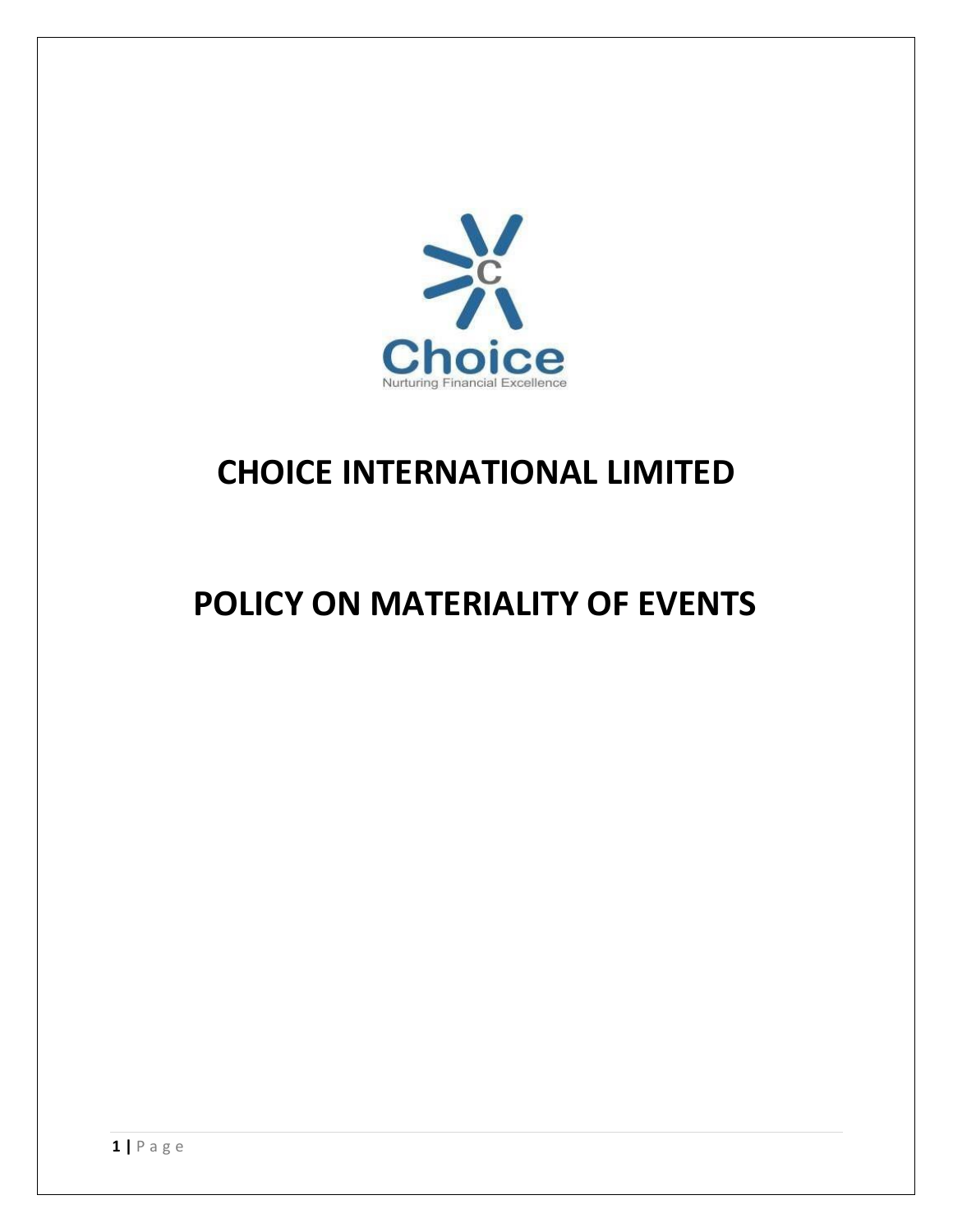#### **POLICY ON MATERIALITY OF EVENTS**

#### **1. PREFACE:**

As per Regulation 30 of SEBI (Listing Obligations and Disclosure Requirements) Regulation, 2015 (herein referred to as SEBI Listing Regulation), a listed entity is required to frame a policy for determination of materiality for disclosure of events or information to Stock Exchanges, based on the criteria specified in Regulation 30 of the said Regulations and the same is also required to be disclosed on the Company Website.

#### **2. PURPOSE OF THE POLICY:**

The purpose of the policy is to determine materiality of events and information based on criteria specified under clause (i) of sub- regulation (4) of Regulation 30 of the Listing Regulations and to ensure that the Company shall make disclosures of events / information specified in para A and B of Part A of the Listing Regulations to the Stock Exchanges.

#### **3. CRITERIA FOR DISCLOSURE OF EVENTS / INFORMATION**

- a) The omission of an event or information would likely to result in discontinuity or alteration of event or information already available publicly;
- b) The omission of an event or information is likely to result in significant market reaction if the said omission came to light at a later date;
- c) In case where the criteria of an event / information does not fall in the first two categories, but still in the opinion of the board of directors are considered material.

## **DISCLOSURE OF EVENTS OR INFORMATION**

A. The following events / information specified in para A of Part A of Schedule III to the Listing Regulations upon occurrence of which the Company shall make disclosure to the Stock Exchanges without any application of the guidelines for materiality:

**i)** Acquisition(s) (including agreement to acquire), Scheme of Arrangement (amalgamation/ merger/ demerger/restructuring), or sale or disposal of any unit(s), division(s) or subsidiary of the listed entity or any other restructuring.

Explanation: For the purpose of this sub-para, the word 'acquisition' shall mean,-

a. acquiring control, whether directly or indirectly; or,

b. acquiring or agreeing to acquire shares or voting rights in, a company, whether directly or indirectly, such that–

• the listed entity holds shares or voting rights aggregating to five per cent or more of the shares or voting rights in the said company, or;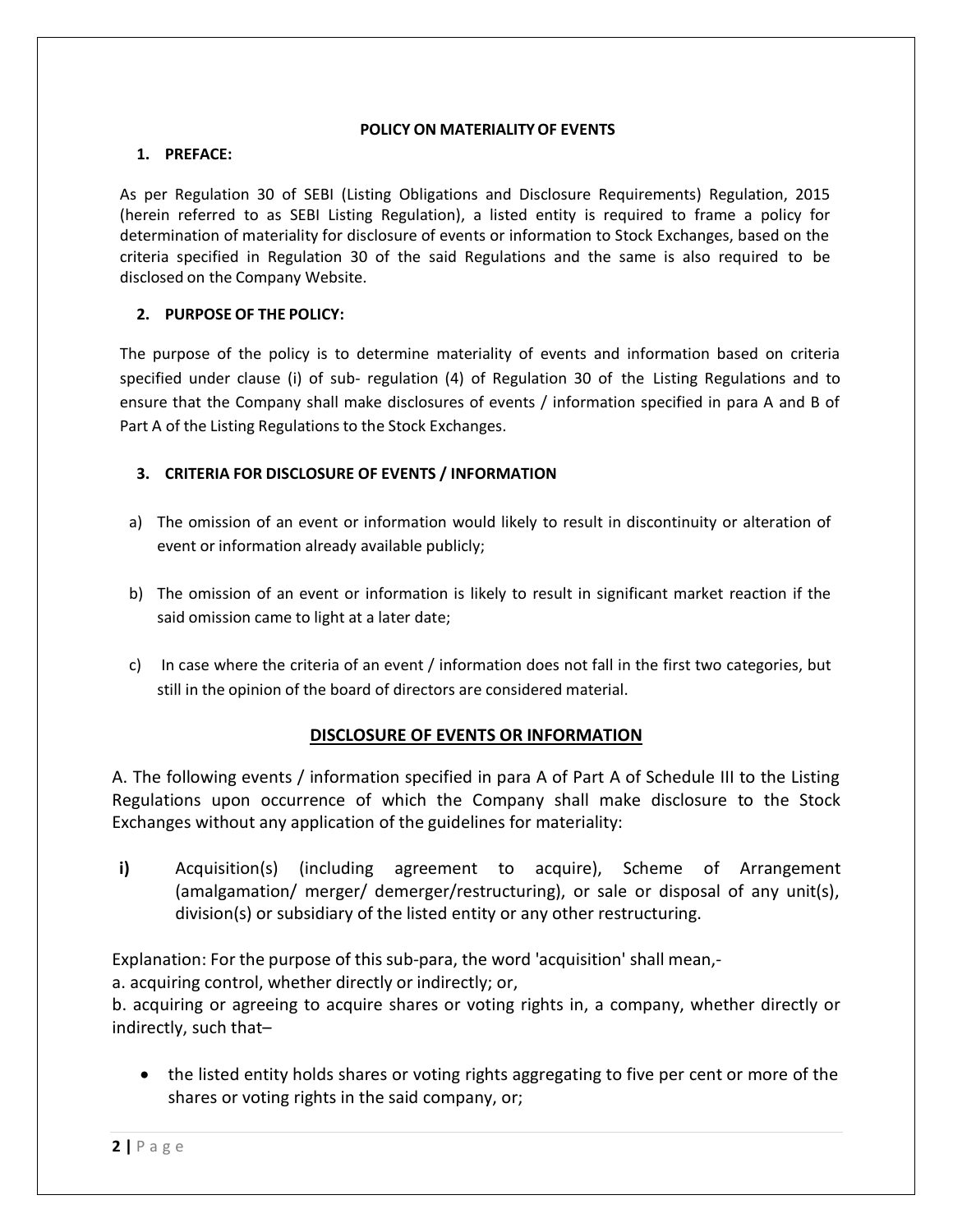there has been a change in holding from the last disclosure made under sub-clause (a) of clause (ii) of the Explanation to this sub-para and such change exceeds two per cent of the total shareholding or voting rights in the said company.

**ii)** Issuance or forfeiture of securities, split or consolidation of shares, buyback of securities, any restriction on transferability of securities or alteration in terms or structure of existing securities including forfeiture, reissue of forfeited securities, alteration of calls, redemption of securities etc.

**iii)** Revision in Rating(s).

**iv)** Outcome of Meetings of the board of directors:

The listed entity shall disclose to the Exchange(s), within 30 minutes of the closure of the meeting, held to consider the following:

a) dividends and/or cash bonuses recommended or declared or the decision to pass any dividend and the date on which dividend shall be paid/dispatched;

b) any cancellation of dividend with reasons thereof;

c) the decision on buyback of securities;

d) the decision with respect to fund raising proposed to be undertaken

e) increase in capital by issue of bonus shares through capitalization including the date on which such bonus shares shall be credited/dispatched;

f) reissue of forfeited shares or securities, or the issue of shares or securities held in reserve for future issue or the creation in any form or manner of new shares or securities or any other rights, privileges or benefits to subscribe to;

g) short particulars of any other alterations of capital, including calls;

h) financial results;

i) decision on voluntary delisting by the listed entity from stock exchange(s)

Provided that in case of board meetings being held for more than one day, the financial results shall be disclosed within thirty minutes of end of the meeting for the day on which it has been considered.

**v)** Agreements (viz. shareholder agreement(s), joint venture agreement(s), family settlement agreement(s) (to the extent that it impacts management and control of the listed entity), agreement(s)/treaty(ies)/contract(s) with media companies) which are binding and not in normal course of business, revision(s) or amendment(s) and termination(s) thereof.

**vi)** Fraud/defaults by promoter or key managerial personnel or by listed entity or arrest of key managerial personnel or promoter.

**vii)** Change in directors, key managerial personnel (Managing Director, Chief Executive Officer, Chief Financial Officer , Company Secretary etc.), Auditor and Compliance Officer.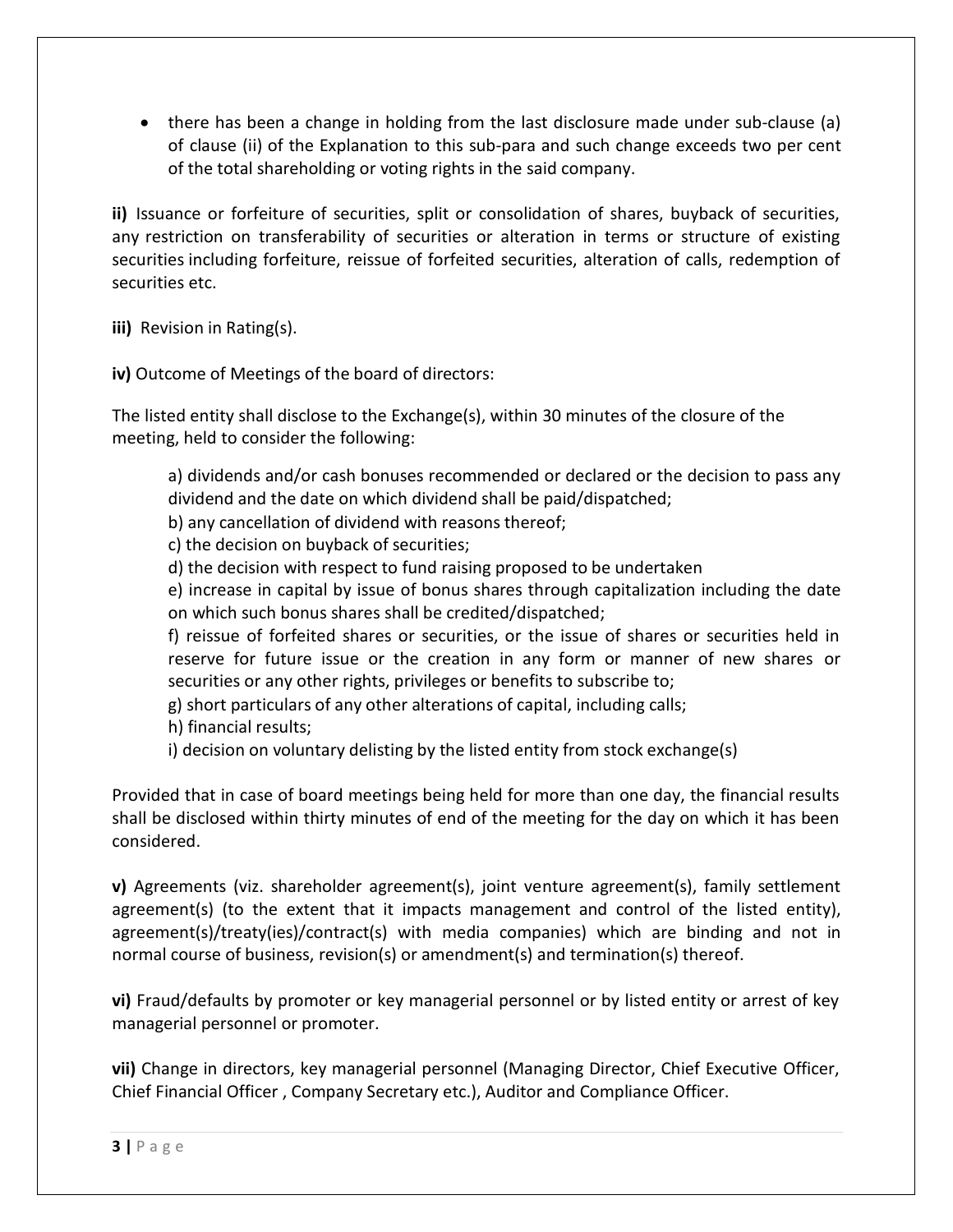**(viiA)** In case of resignation of the auditor of the listed entity, detailed reasons for resignation of auditor, as given by the said auditor, shall be disclosed by the listed entities to the stock exchanges as soon as possible but not later than twenty four hours of receipt of such reasons from the auditor.

**(viiB)** Resignation of independent director including reasons for resignation: In case of resignation of an independent director of the listed entity, within seven days from the date of resignation, the following disclosures shall be made to the stock exchanges by the listed entities:

i. Detailed reasons for the resignation of independent directors as given by the said director shall be disclosed by the listed entities to the stock exchanges.

ii. The independent director shall, along with the detailed reasons, also provide a confirmation that there is no other material reasons other than those provided.

iii. The confirmation as provided by the independent director above shall also be disclosed by the listed entities to the stock exchanges along with the detailed reasons as specified in sub-clause (i) above.]

**viii).** Appointment or discontinuation of share transfer agent.

- **ix).** Resolution plan/ Restructuring in relation to loans/borrowings from banks/financial institutions including the following details:
	- (i) Decision to initiate resolution of loans/borrowings;
	- (ii) Signing of Inter-Creditors Agreement (ICA) by lenders;
	- (iii) Finalization of Resolution Plan;
	- (iv) Implementation of Resolution Plan;

(v) Salient features, not involving commercial secrets, of the resolution/ restructuring plan as decided by lenders.

**x).** One time settlement with a bank.

**xi).** Reference to BIFR and winding-up petition filed by any party / creditors.

**xii).** Issuance of Notices, call letters, resolutions and circulars sent to shareholders, debenture holders or creditors or any class of them or advertised in the media by the listed entity.

**xiii).** Proceedings of Annual and extraordinary general meetings of the listed entity.

**xiv).** Amendments to memorandum and articles of association of listed entity, in brief.

**xv).** (a) Schedule of analysts or institutional investors meet and presentations made by the listed entity to analysts or institutional investors.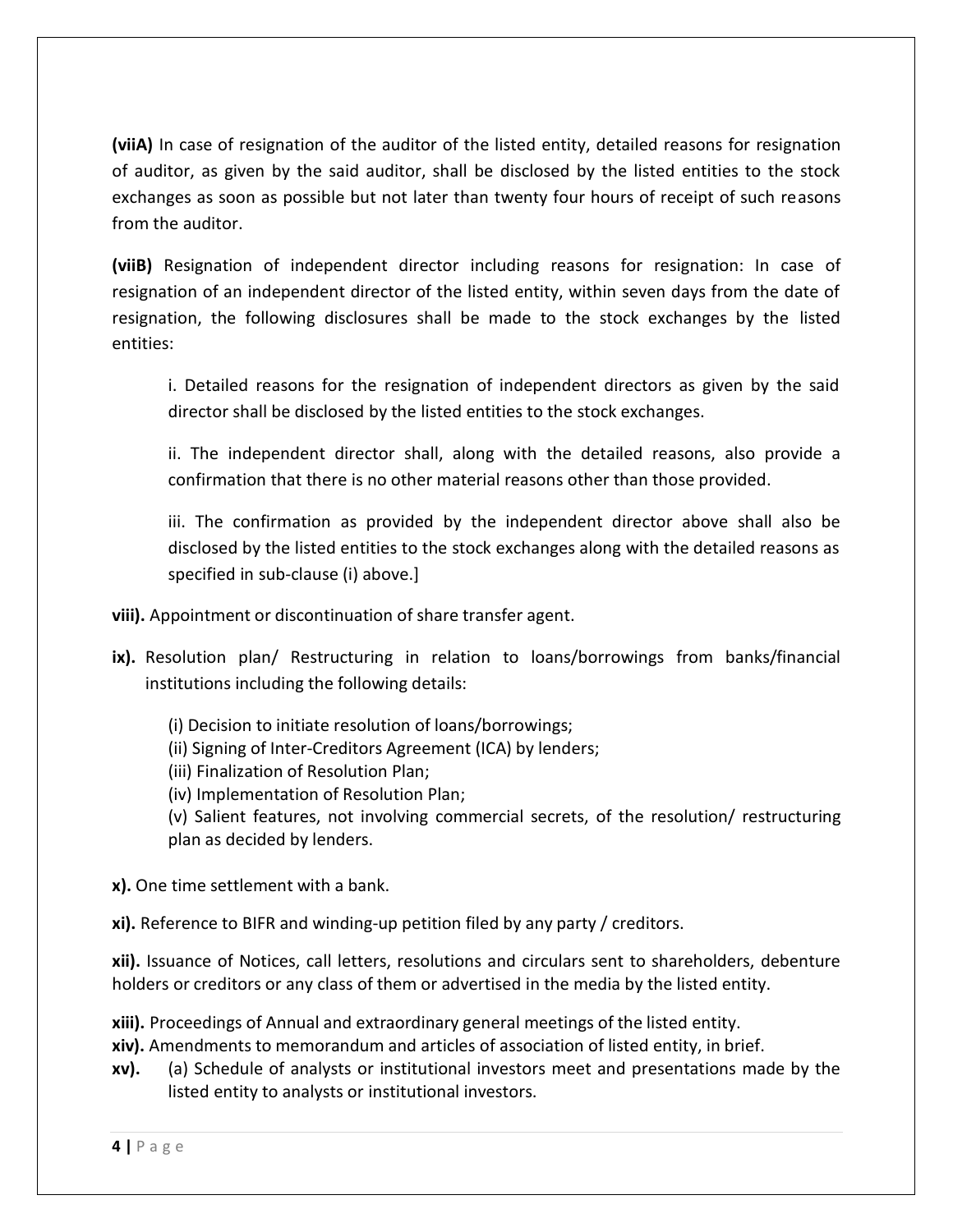**Explanation:** For the purpose of this clause 'meet' shall mean group meetings or group conference calls conducted physically or through digital means.

(b) Audio or video recordings and transcripts of post earnings/quarterly calls, by whatever name called, conducted physically or through digital means, simultaneously with submission to the recognized stock exchange(s), in the following manner:

(i) the presentation and the audio/video recordings shall be promptly made available on the website and in any case, before the next trading day or within twenty-four hours from the conclusion of such calls, whichever is earlier; (ii) the transcripts of such calls shall be made available on the website within five

working days of the conclusion of such calls:

The requirement for disclosure(s) of audio/video recordings and transcript shall be voluntary with effect from April 01, 2021 and mandatory with effect from April 01, 2022.;

**xvi).** The following events in relation to the corporate insolvency resolution process (CIRP) of a listed corporate debtor under the Insolvency Code:

- a) Filing of application by the corporate applicant for initiation of CIRP, also specifying the amount of default;
- b) Filing of application by financial creditors for initiation of CIRP against the corporate debtor, also specifying the amount of default;
- c) Admission of application by the Tribunal, along with amount of default or rejection or withdrawal, as applicable ;
- d) Public announcement made pursuant to order passed by the Tribunal under section 13 of Insolvency Code;
- e) List of creditors as required to be displayed by the corporate debtor under regulation 13(2)(c) of the IBBI (Insolvency Resolution Process for Corporate Persons) Regulations, 2016;
- f) Appointment/ Replacement of the Resolution Professional;
- g) Prior or post-facto intimation of the meetings of Committee of Creditors;
- h) Brief particulars of invitation of resolution plans under section 25(2)(h) of Insolvency Code in the Form specified under regulation 36A(5) of the IBBI (Insolvency Resolution Process for Corporate Persons) Regulations, 2016;
- i) Number of resolution plans received by Resolution Professional;
- j) Filing of resolution plan with the Tribunal;
- k) Approval of resolution plan by the Tribunal or rejection, if applicable;
- l)Specific features and details of the resolution plan as approved by the Adjudicating Authority under the Insolvency Code, not involving commercial secrets, including details such as:
	- (i) Pre and Post net-worth of the company;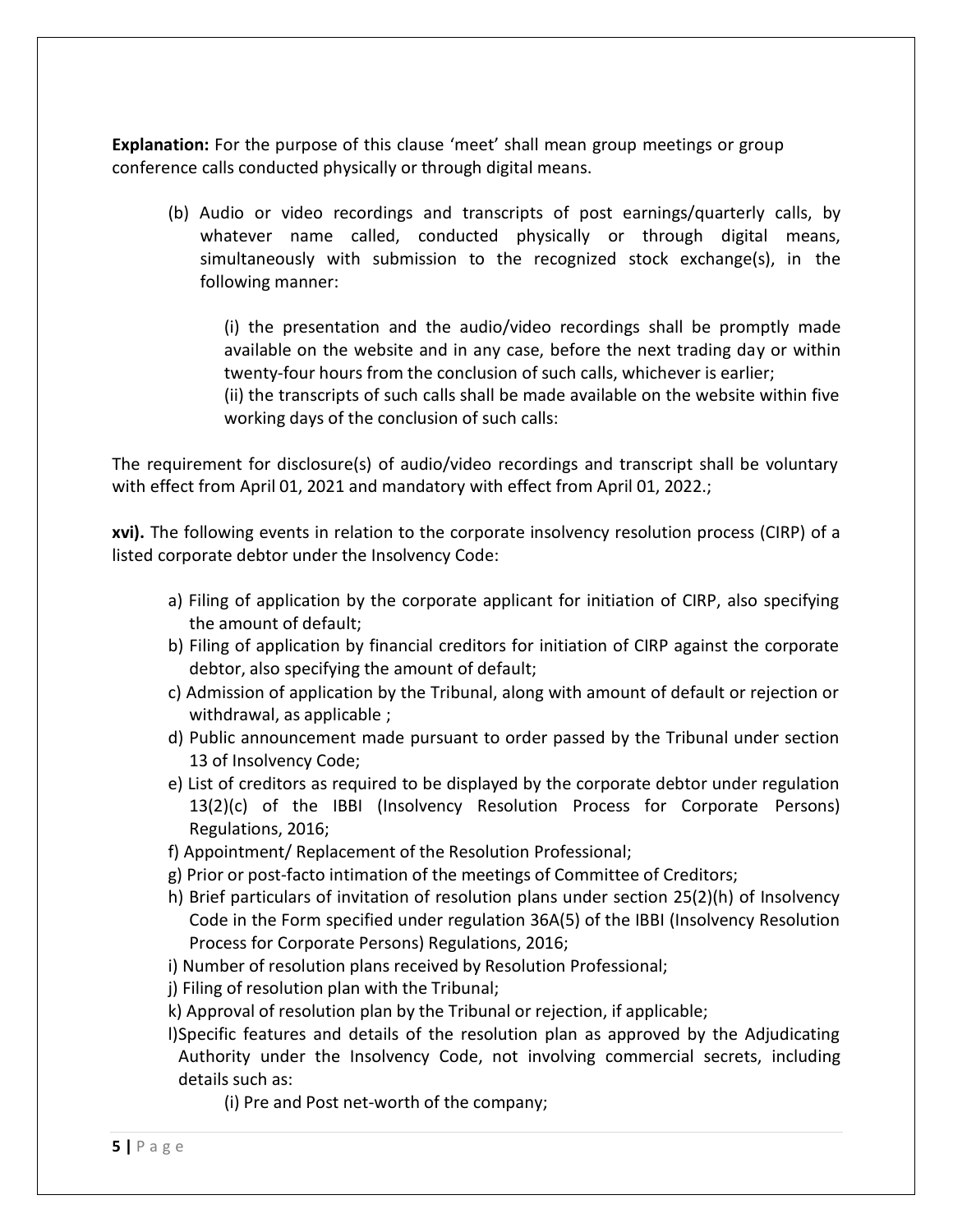(ii) Details of assets of the company post CIRP;

- (iii) Details of securities continuing to be imposed on the companies' assets;
- (iv) Other material liabilities imposed on the company;
- (v) Detailed pre and post shareholding pattern assuming 100% conversion of convertible securities;
- (vi) Details of funds infused in the company, creditors paid-off;
- (vii) Additional liability on the incoming investors due to the transaction, source of such funding etc.;
- (viii) Impact on the investor revised P/E, RONW ratios etc.;
- (ix) Names of the new promoters, key managerial persons(s), if any and their past experience in the business or employment. In case where promoters are companies, history of such company and names of natural persons in control;
- (x) Brief description of business strategy.
- m) Any other material information not involving commercial secrets.
- n) Proposed steps to be taken by the incoming investor/acquirer for achieving the MPS;
- o) Quarterly disclosure of the status of achieving the MPS;
- p) The details as to the delisting plans, if any approved in the resolution plan.]

**xvii).** Initiation of Forensic audit: In case of initiation of forensic audit, (by whatever name called), the following disclosures shall be made to the stock exchanges by listed entities:

a) The fact of initiation of forensic audit along-with name of entity initiating the audit and reasons for the same, if available;

b) Final forensic audit report (other than for forensic audit initiated by regulatory / enforcement agencies) on receipt by the listed entity along with comments of the management, if any.]

B. Events which shall be disclosed upon application of the guidelines for materiality referred sub-regulation (4) of regulation (30):

- 1. Commencement or any postponement in the date of commencement of commercial production or commercial operations of any unit/division.
- 2. Change in the general character or nature of business brought about by arrangements for strategic, technical, manufacturing, or marketing tie-up, adoption of new lines of business or closure of operations of any unit/division (entirety or piecemeal).
- 3. Capacity addition or product launch.
- 4. Awarding, bagging/ receiving, amendment or termination of awarded/bagged orders/contracts not in the normal course of business.
- 5. Agreements (viz. loan agreement(s) (as a borrower) or any other agreement(s) which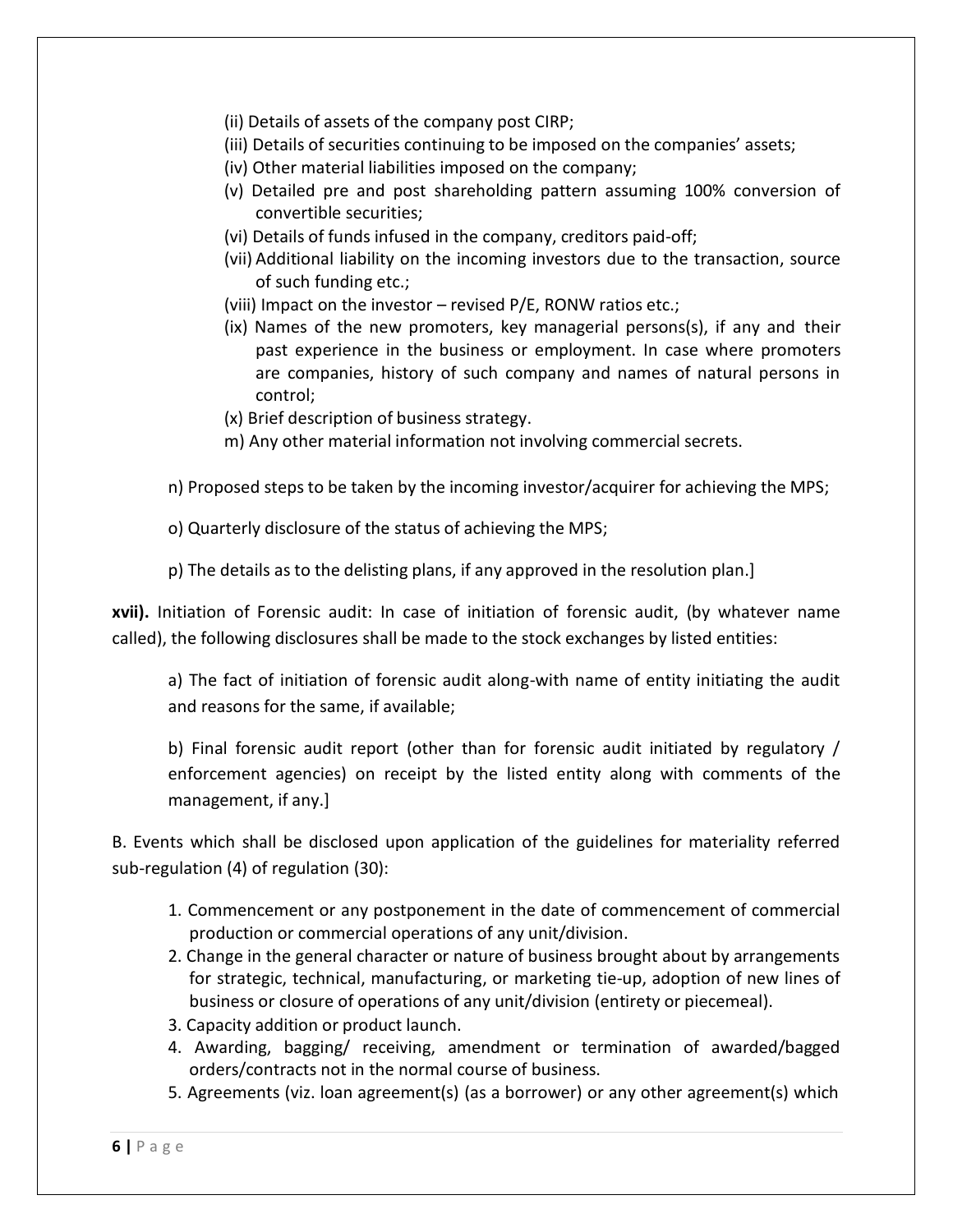are binding and not in normal course of business) and revision(s) or amendment(s) or termination(s) thereof.

- 6. Disruption of operations of any one or more units or division of the listed entity due to natural calamity (earthquake, flood, fire etc.), force majeure or events such as strikes, lockouts etc.
- 7. Effect(s) arising out of change in the regulatory framework applicable to the listed entity
- 8. Litigation(s) / dispute(s) / regulatory action(s) with impact.
- 9. Fraud/defaults etc. by directors (other than key managerial personnel) or employees of listed entity.
- 10. Options to purchase securities including any ESOP/ESPS Scheme.
- 11. Giving of guarantees or indemnity or becoming a surety for any third party.
- 12.Granting, withdrawal , surrender , cancellation or suspension of key licenses or regulatory approvals.

C. Any other information/event viz. major development that is likely to affect business, e.g. emergence of new technologies, expiry of patents, any change of accounting policy that may have a significant impact on the accounts, etc. and brief details thereof and any other information which is exclusively known to the listed entity which may be necessary to enable the holders of securities of the listed entity to appraise its position and to avoid the establishment of a false market in such securities.

D. Without prejudice to the generality of para (A), (B) and (C) above, the listed entity may make disclosures of event/information as specified by the Board from time to time.

## **PROCEDURAL GUIDELINES FOR DETERMINATION OF MATERIALITY OF EVENTS/ INFORMATION**

In order to ensure that the Company complies with the disclosure obligations under Regulations 30 of the Listing Regulations, the Board has established an internal system for reporting any event / information which may require disclosure so that the event / information can be properly assessed and decision can be made regarding its disclosure to the Stock Exchanges.

On receipt of communication of potential material event / information, the Company Secretary will

- i. Review event / information and to take whatever steps necessary to verify its accuracy;
- ii. Assess whether the event / information is required to be disclosed to the Stock Exchanges under the Listing Regulations;

The procedure to be followed in relation to the lodgement of announcement of material event /information is as follows:

i. Prepare draft announcement to the Stock Exchanges: If the event / information is material, the Company Secretary will prepare draft announcement to the Stock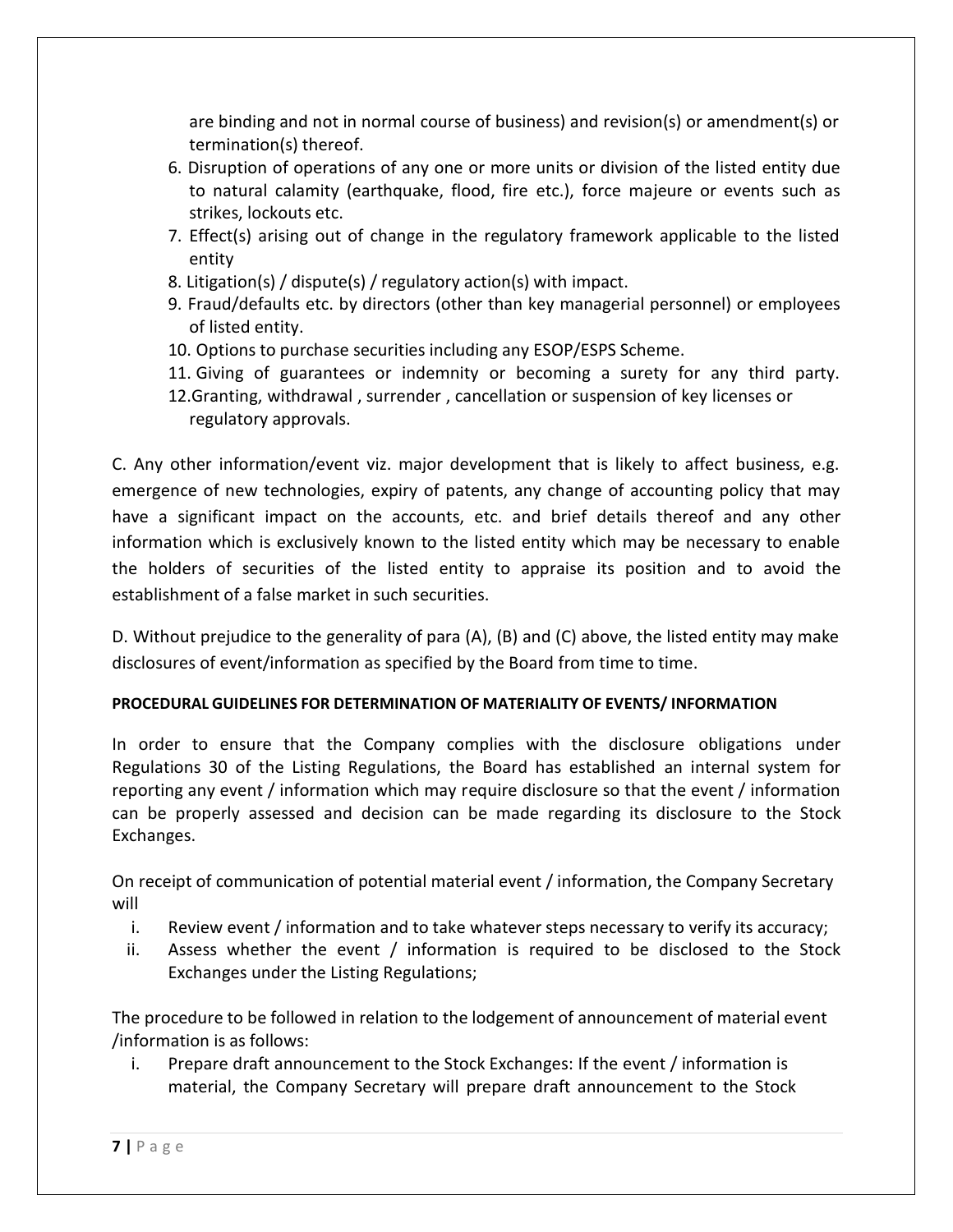Exchanges which is factual and expressed in clear manner and obtain approval of Mr.- Kamal Poddar the Managing Director of the Company.

- ii. Lodge Announcements: The Company Secretary on behalf of the Company will lodge or arrange for lodgement of the announcement with the Stock Exchanges.
- iii. Post announcement on website: After lodgement of the announcement with the Stock Exchanges, the Company Secretary will arrange to place it on the website of the Company. All the announcements made under this Policy shall be kept on the website as per the Archival Policy of the Company.

#### **COMMUNICATION OF THIS POLICY**

For all new Employees and Directors, a copy of this Policy shall be handed over as a part of the joining documentation, along with other HR related policies. For all existing Employees and Directors, a copy of this Policy shall be handed over within one month of the adoption of this Policy by the Board of Directors of the Company. This Policy shall also be posted on the website of the Company.

#### **4. EVENTS CONSEDERED MATERIAL**

- a) Events/Information upon occurrence of which OIL is required to make disclosure as per Schedule III of the SEBI (LODR) Regulations, 2015 are mentioned in Annexure –A.
- b) The events /information mentioned under Part A of the Annexure shall be disclosed at the earliest not later than 24 hours from the occurrence of events/information. If disclosure could not be made within stipulated time then disclosure made shall provide an explanation for the delay.

c) Disclosure with respect to outcome of the decision of the Board meeting pertaining to specified events are required to be disclosed within thirty minutes of the conclusion of the board meeting.

d) In addition to the above, any event /information so decided by the Exchange/SEBI to be material shall also be disclosed as per directions of Stock Exchange /SEBI.

#### **5. AUTHORITY FOR DETERMINATION OF MATERIALITY OF EVENTS /INFORMATION**.

The Chairman & Managing Director (CMD) and /or Director (Finance) are hereby jointly and severally authorised to determine whether the event / information is material or not and in turn about its time line for disclosure of information as specified above to the stock exchanges, subject to such information being placed at the earliest before the Board after the said information being made public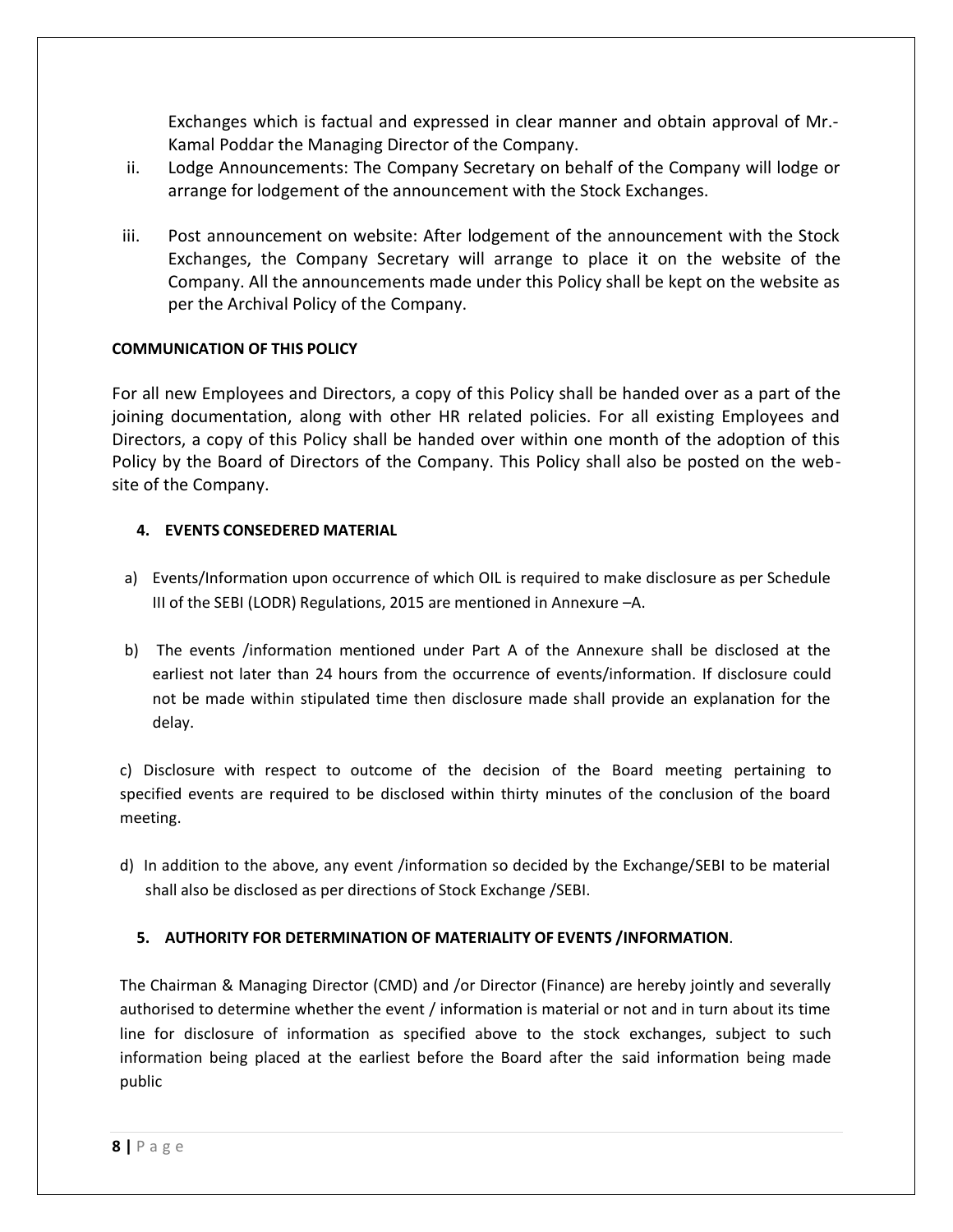#### **6. WEBSITE UPDATION / UPDATES TO STOCK EXCHANGES**.

The Company shall update all disclosures made under the regulations to the stock exchanges on its website and shall continue to host on the website for a minimum period of five years.

The Compliance Officer of the company shall give updates to the Board of Directors and to the Stock Exchanges on any material event that may have been first informed to the stock exchanges including further developments, if any, on such events. Such updates shall also be hosted on the website of the Company.

#### **7. DISCLOSURE OF EVENTS / INFORMATION ON SUBSIDIARIES**

CMD and / or Director (F) of the company jointly and severally shall disclose such events information about its subsidiary which are considered material in nature and whose disclosure is likely to materially affect the share prices of the Company.

#### **8. REFERENCE TO THE CODE OF PRACTICE AND FAIR DISCLOSURE**

In addition to above, the stipulations in the Code of Practice and Fair Disclosure (pursuant to SEBI Prohibition of Insider Trading Regulations, 2015) dealing with disclosure of Unpublished Price Sensitive Information (UPSI) shall also be taken into account for disclosure of any information to the Stock Exchange.

#### **9. COMPLIANCE OFFICER.**

The Compliance Officer for the Purpose of complying with the provisions of SEBI (LODR) Regulations, 2015 shall be the Company Secretary of the Company.

#### **10. POLICY AMENDMENT**

Any or all provisions of this policy would be subject to revision / amendment in accordance with the Rules, Regulations, Notifications, etc. on the subject as may be issued by relevant Stock Exchange /SEBI, from time to time with the approval of the Chairman & Managing Director.

In case of any amendment(s), clarification(s), circular(s) etc. issued by the relevant authorities, not being consistent with the provisions laid down under this policy, then such amendment(s), clarification(s), circular(s), etc. shall prevail upon the provisions hereunder and this policy shall stand amended accordingly from the effective date as laid down under such amendment(s), clarification(s), circular(s), etc.